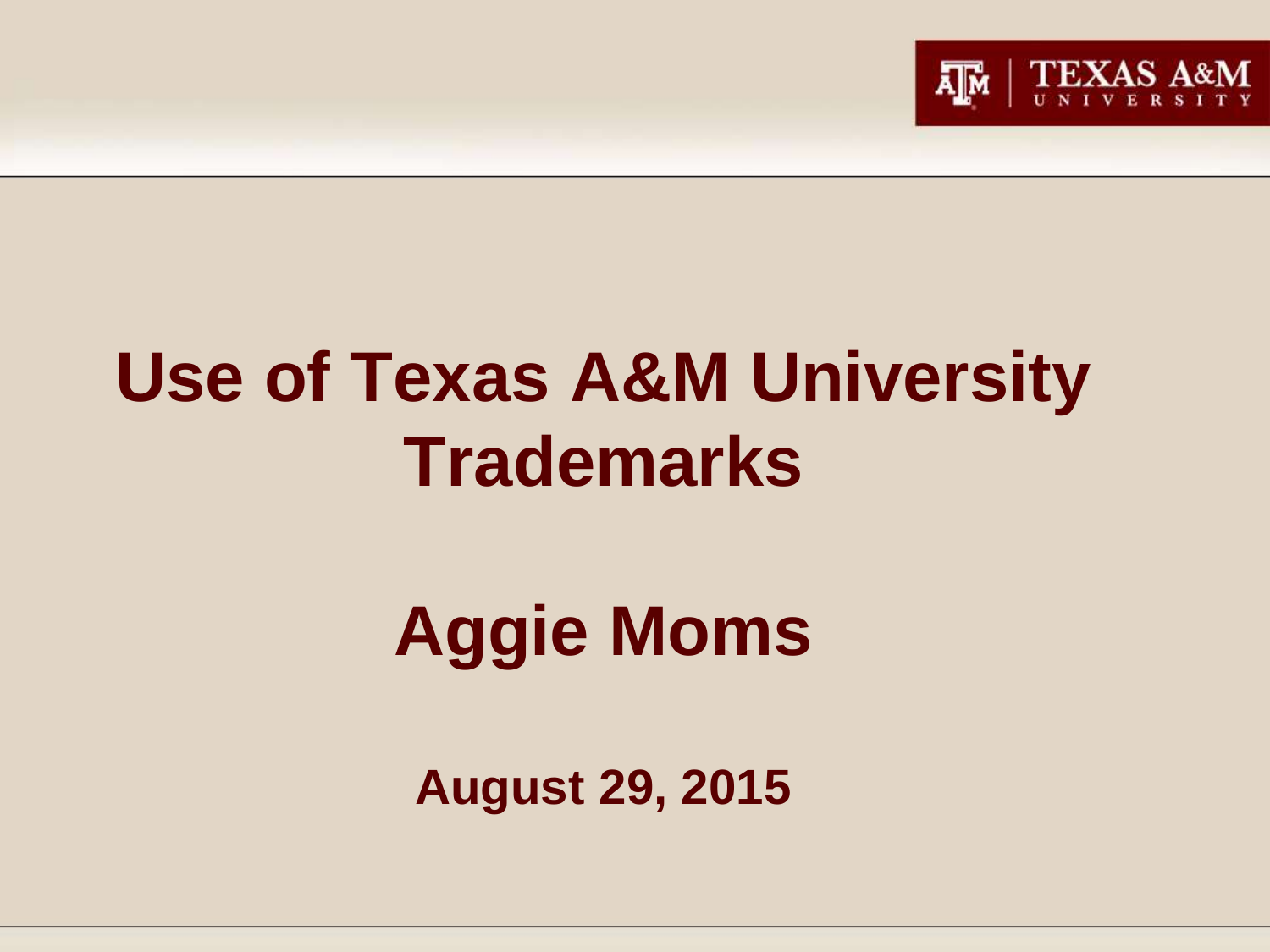

### **Trademarks and Licensing**

- $\triangleright$  Business Development has been given the charge to oversee the use of all University trademarks.
- $\triangleright$  PROTECT Ensure appropriate use of University marks and protect Texas A&M intellectual property and name (i.e. Seattle Seahawks 12<sup>th</sup> Man case)
- $\triangleright$  PROMOTE Ensure the University brand is used in accordance with the current marketing strategy of the University (Brand consistency in all channels)
- $\triangleright$  PROFIT Ensure royalties are paid for the use of the mark to fund programs and scholarships administered by the University (i.e. Bonfire Memorial)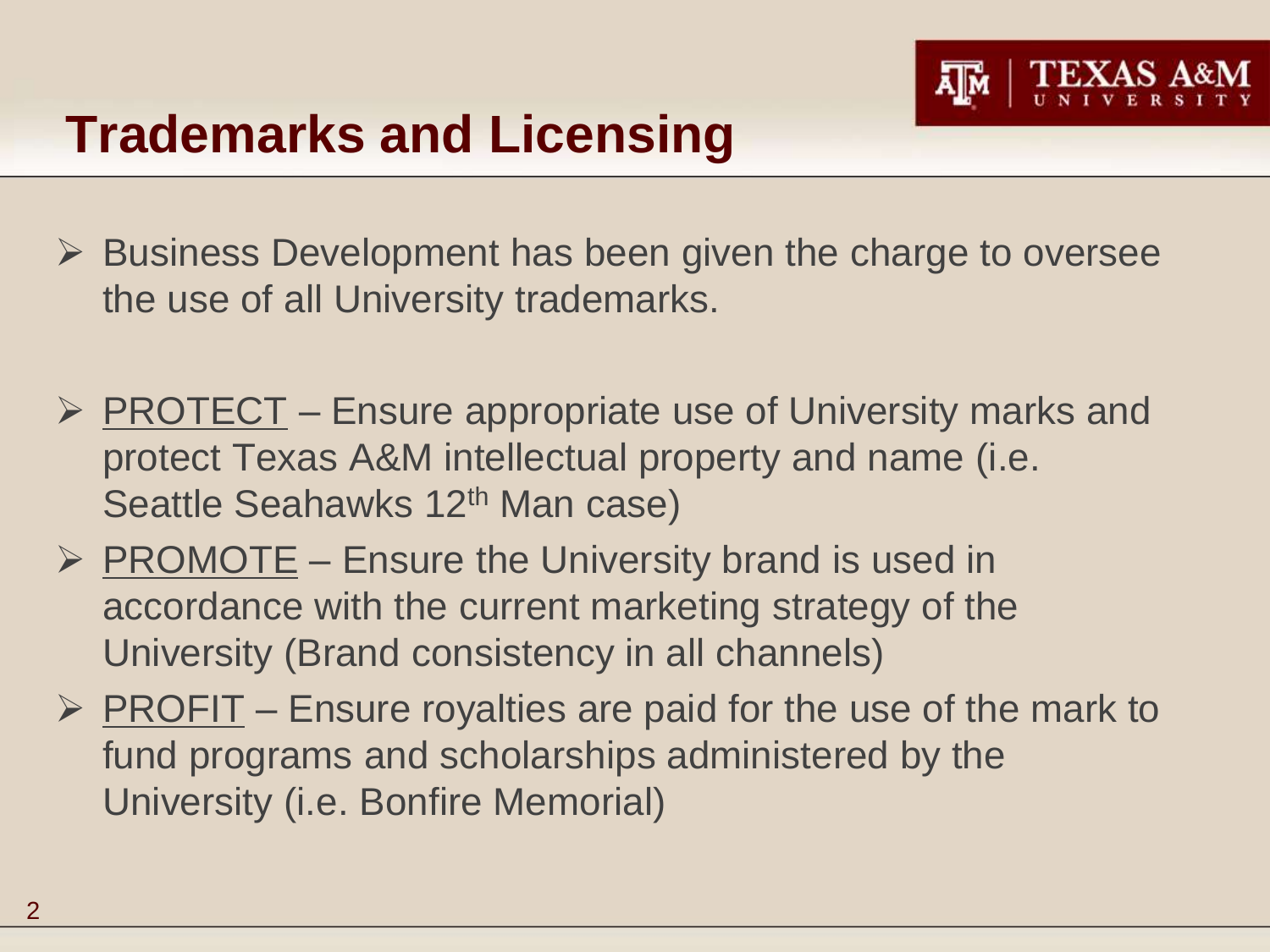## **Aggie Mom's Crafters License Agreement**



Aggie Mom Chapters are covered under an umbrella Crafter License Agreement held by the Federation of Aggie Moms:

Aggie Moms are allowed to use Texas A&M trademarks as part of their club identity and to carry out the mission of their organization.

Aggie Moms may craft their own products bearing Texas A&M trademarks.

Aggie Moms have access to ALL approved Texas A&M trademarks except the image of the 'Aggie Ring'.

The Association of Former Students (AFS) owns the copyright on the 'Aggie Ring'. Approval must be obtained by AFS prior to use.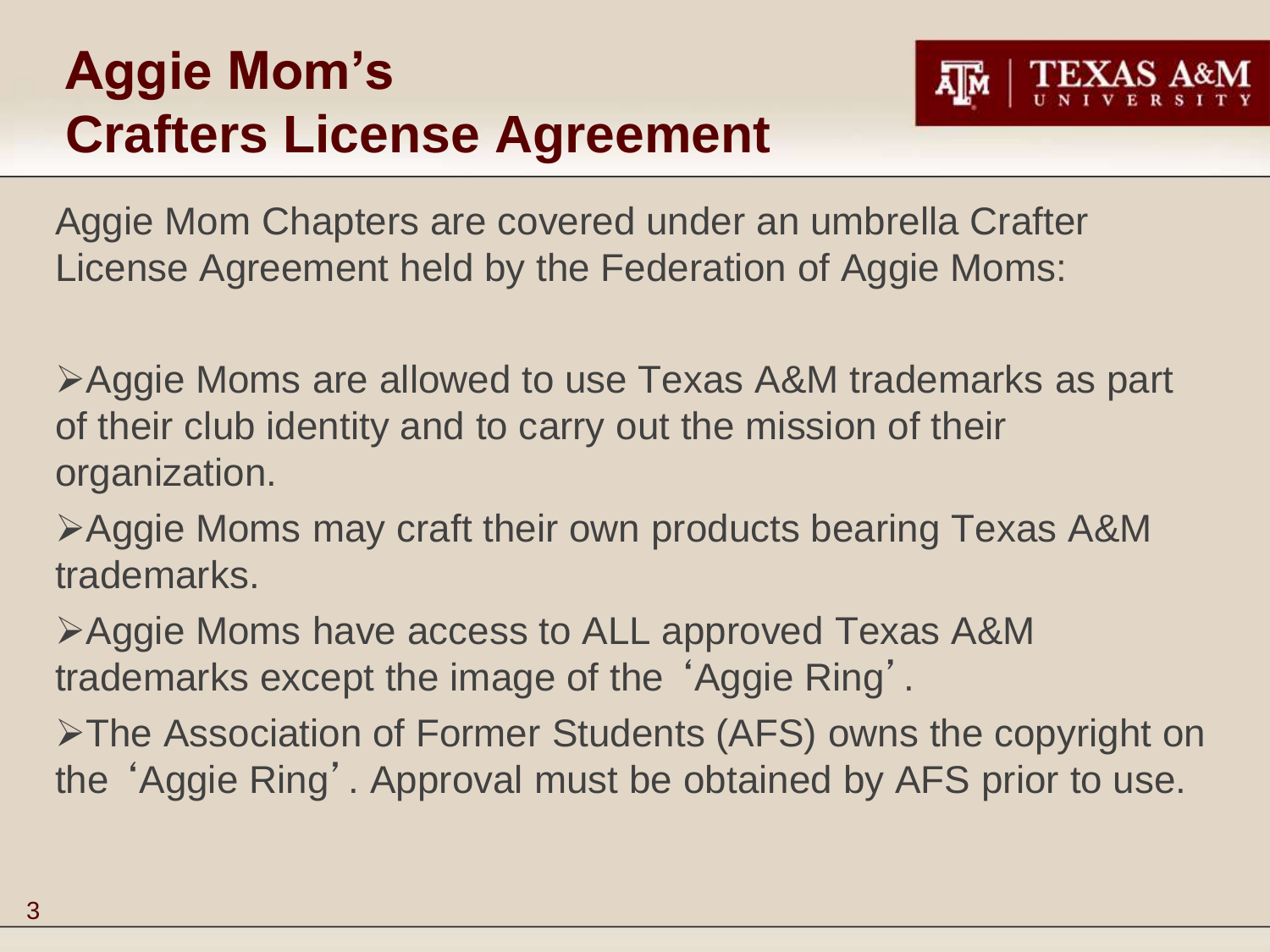## **Aggie Mom's Crafters License Agreement**



Aggie Moms are SPECIAL to Texas A&M University:

- $\triangleright$  Each individual affiliated with the Federation of Aggie Moms, may use Texas A&M trademarks without a personal agreement directly with the University
- Use of restricted marks (Old Sarge, T-Star, Bonfire)
- $\triangleright$  Waived royalty fees
- $\triangleright$  Exempt liability insurance requirements
- $\triangleright$  Assistance in logo creation and marketing efforts
- $\triangleright$  Allowed to sell products on campus
- $\triangleright$  Coordinate with vendors
- $\triangleright$  Aggie Moms should use licensed vendors when ordering ANY product that bears Texas A&M trademarks (i.e.: Aggie Boots)
	- $\triangleright$  Products bearing Texas A&M trademarks will be subject to royalties, PAID BY THE VENDOR, per University policy
	- $\triangleright$  NO use of any current TAMU athlete may be used on any product. This is in violation of NCAA Rules. Any use of any past/former athlete will require approval from either the individual or NFL Properties in some cases.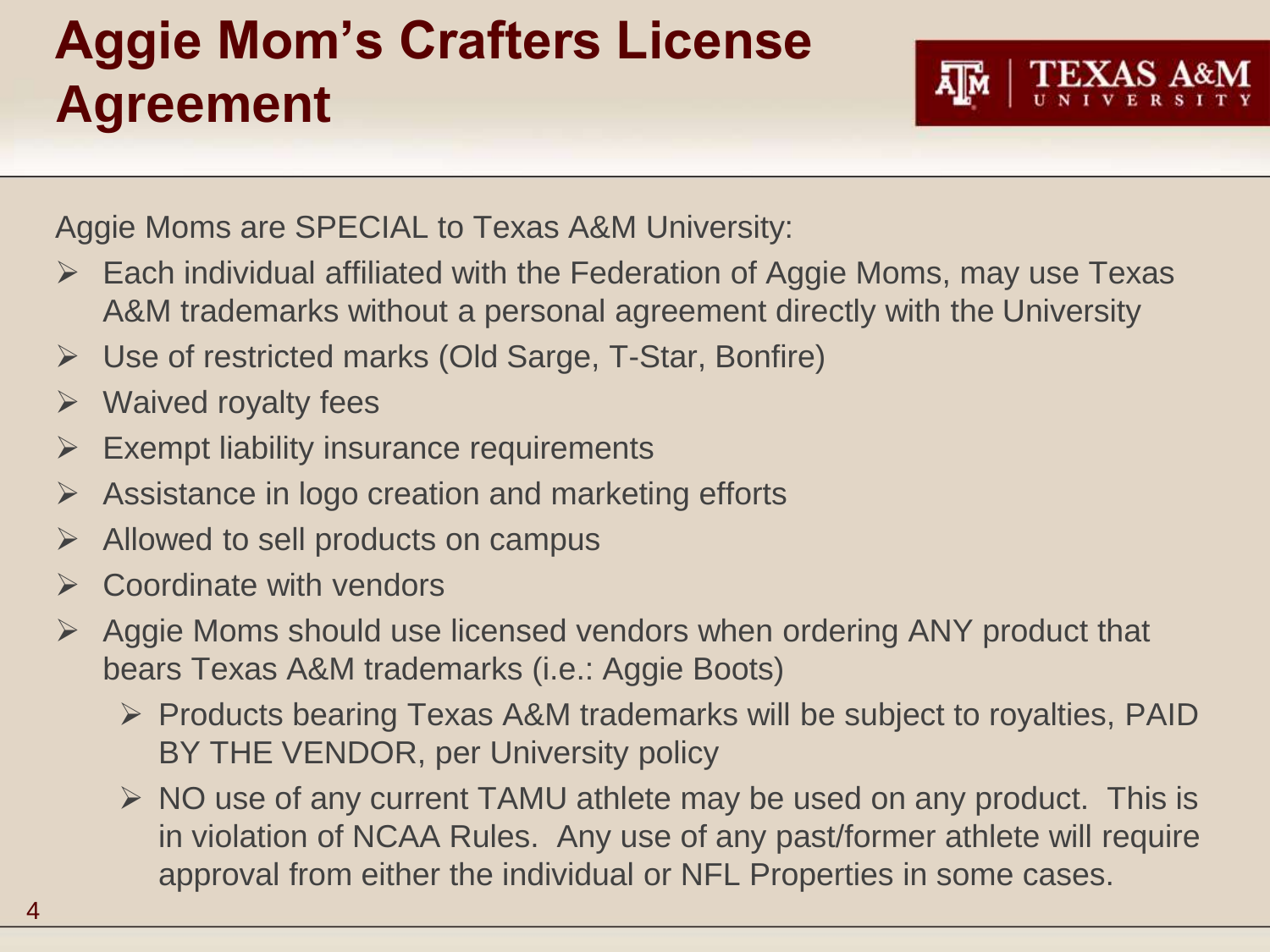

#### **Brand Confusion**

## **Incorrect Usage Correct Usage Correct Usage Correct Usage Correct Usage**  $\mathbf{\dot{M}}$  $\mathbf{A}_{\cdot}$ EXASABA (R) ROT OF TEXAS A.R.A. **MEMBER** FEDERA) FEDERA MOTHERS' C **OTHERS'**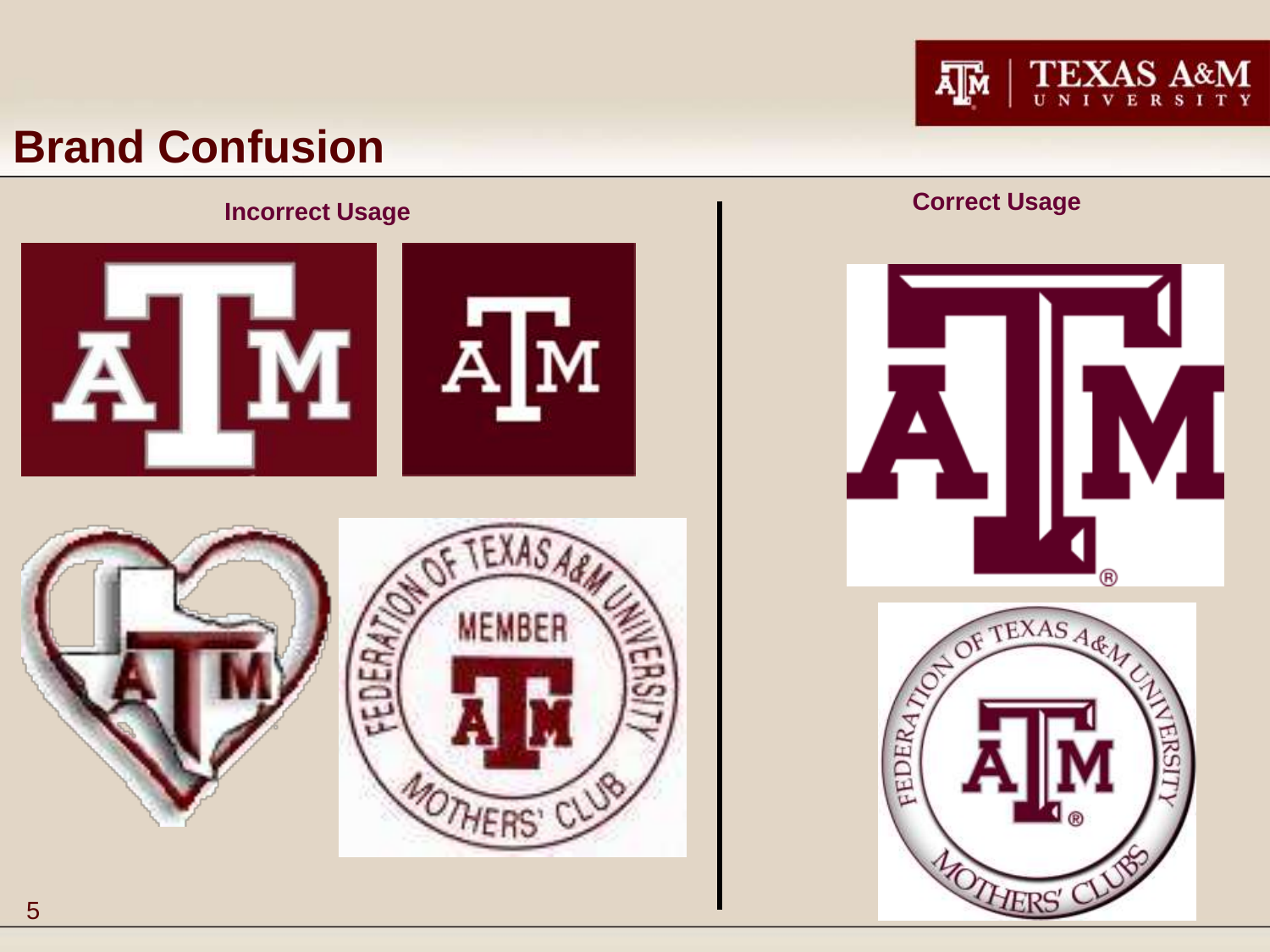#### **Current approved Marks**



**TEXAS A&M** 

UNIVERSI

ᇓ

In addition to the Indicia shown above, any Indicia adopted hereafter and used or approved for use by TEXAS A&M UNIVERSITY shall be deemed to be additions to the Indicia as though shown above and shall be subject to the terms and conditions of the Agreement.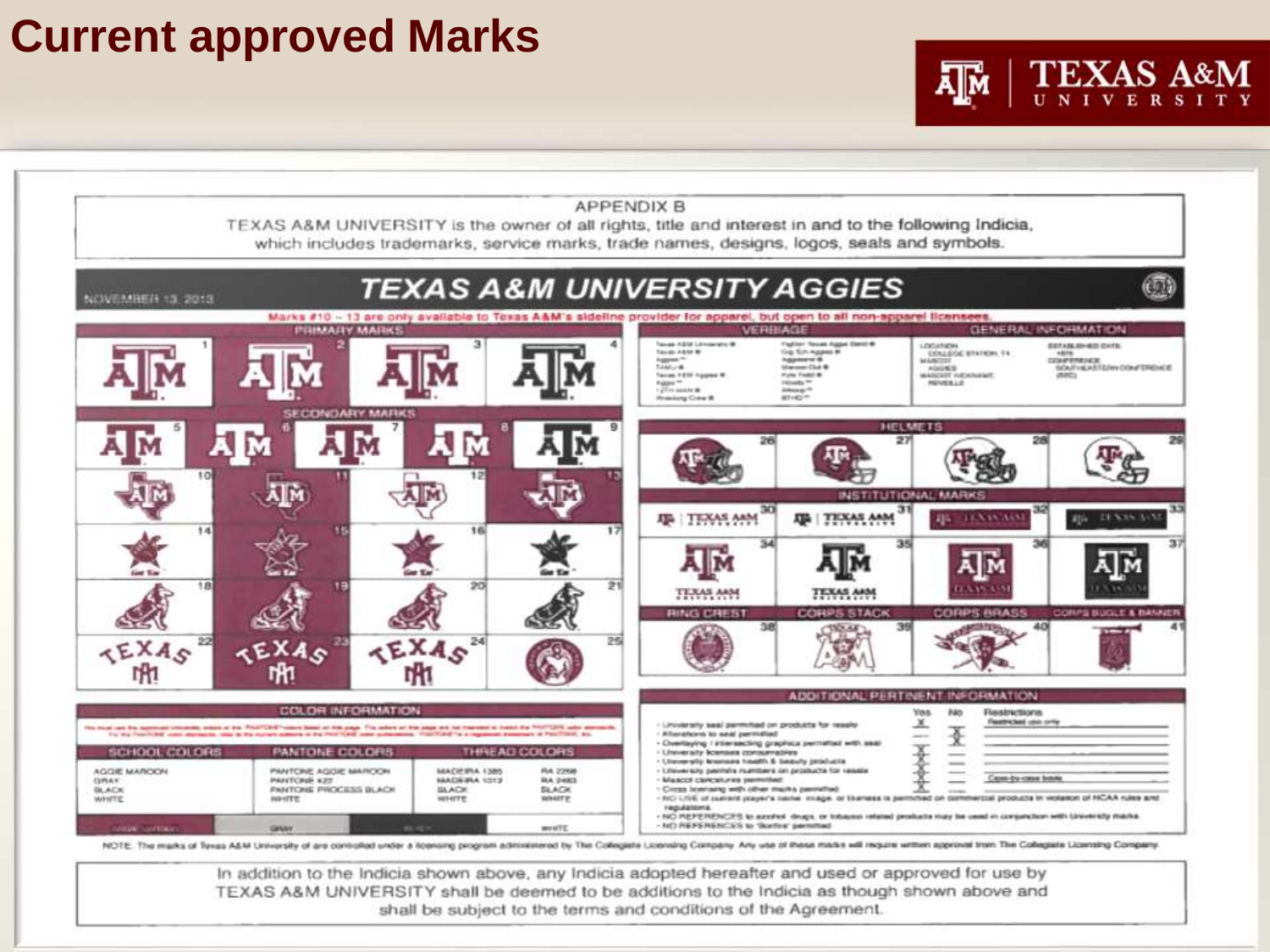

### **New Texas A&M University Seal**

- $\triangleright$  Use of the New University Seal is reserved for President's Office ONLY. If item/product is not ordered by the President's Office or for the President's Office it won't be approved.
- $\triangleright$  No new merchandise will be approved with the old seal. No reorders of existing merchandise will be allowed. We are not authorizing any promotions featuring product with the old seal.